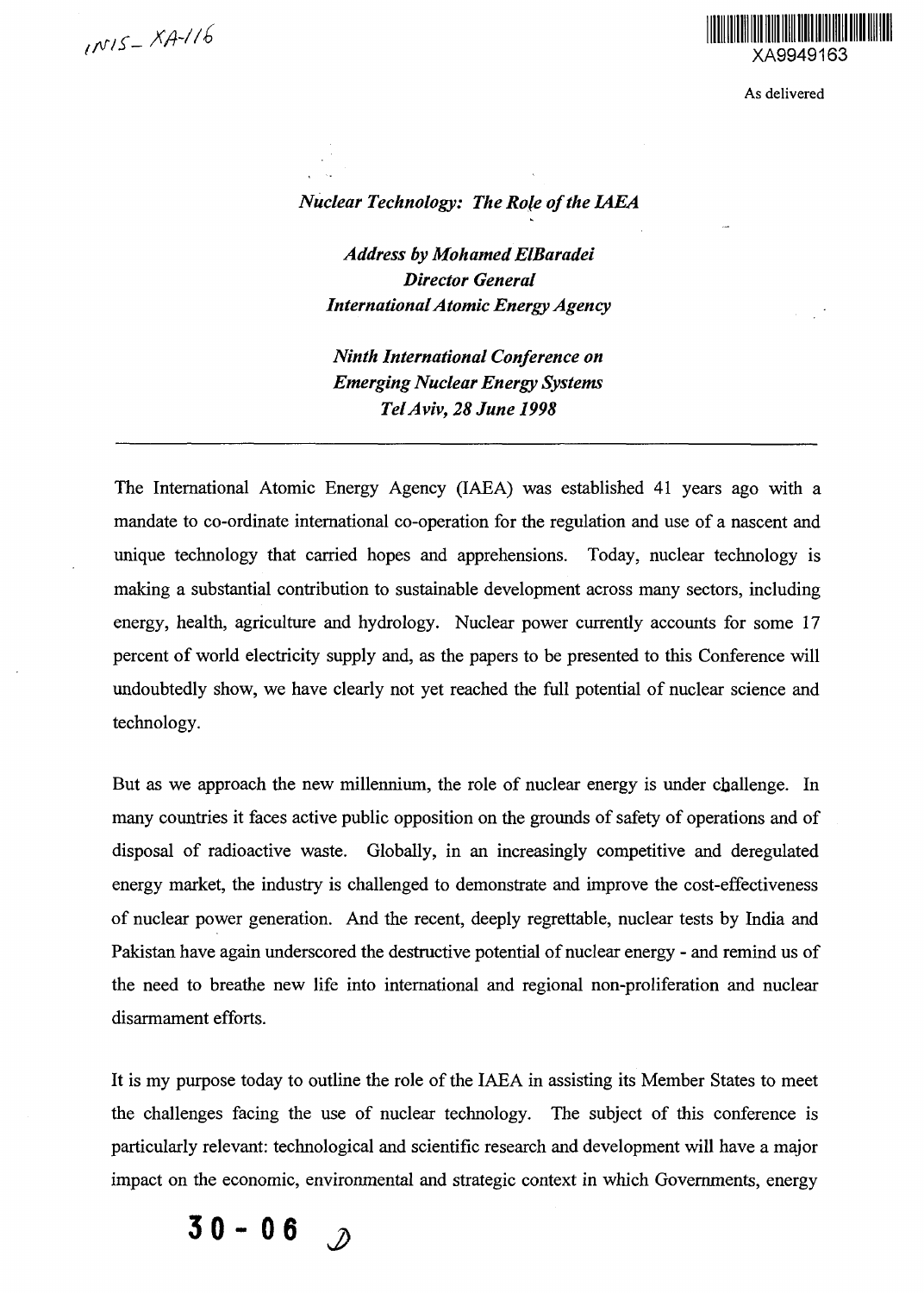utilities and civil society at large make their decisions on the future use of nuclear energy. But this requires a two-way process - the scientists and the technologists must also understand the overall context in which these decisions will be made in order to plan and design optimum solutions for the needs of the future.

# **The** IAEA

The IAEA Statute outlines the twin objectives of the Agency: to seek to enlarge the contribution of atomic energy to peace and development and to ensure, so far as it is able, that atomic energy is used within a sound framework, peacefully and safely. The two objectives are interdependent. The twin role of the IAEA is often misunderstood as seemingly contradictory because it simultaneously involves promotion and regulation. However, the Agency was never intended to promote nuclear energy in any commercial sense or to be a partisan organization. Its role is to be an objective and scientifically credible institution that serves as a centre for objective analysis, expert advice, standard setting, technology transfer and credible oversight and verification.

The mandate of the Agency involves five inter-related tasks. These are:

- a) to act as a catalyst for the scientific community and as a hub for state-of-the-art technology;
- b) to act as a centre for the transfer of nuclear technologies so as to ensure their accessibility to Member States in general, and to developing countries in particular;
- c) to assist Member States to make informed and appropriate choices concerning the energy mix by conducting comparative assessments of nuclear and other technologies;
- d) to strive for the highest level of safety in all areas of the use of nuclear energy; and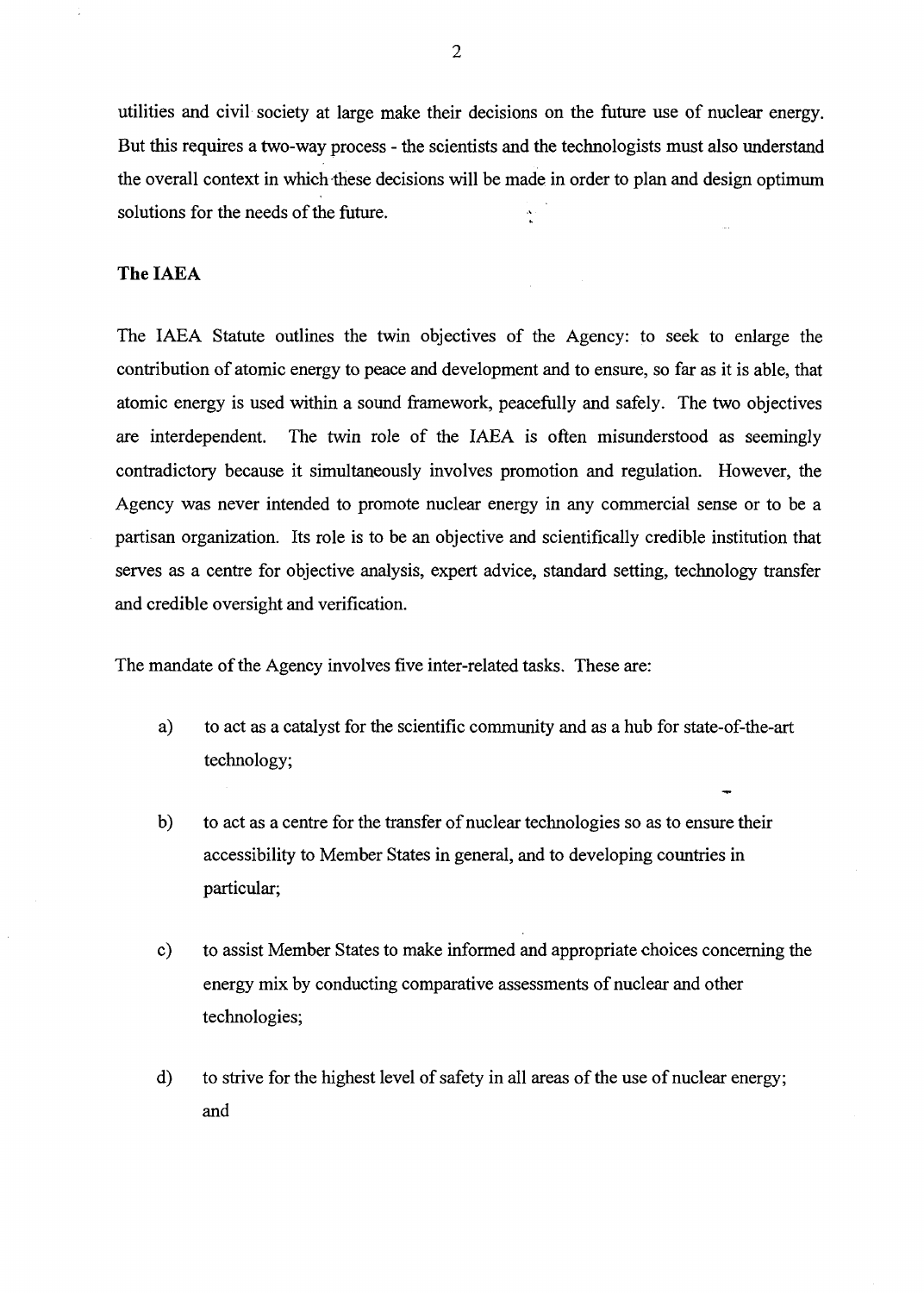e) to assure, through its verification system, that pledges to use nuclear energy exclusively for peaceful purposes are fulfilled - that is, the role of "nuclear watchdog".

While the priorities between these tasks change according to the needs of our Member States, all five tasks are pursued simultaneously. And all of them have direct relevance to the work you are undertaking.

## **Science and Technology**

An integral part of the initiative to establish the IAEA was to encourage and assist international collaborative research, development and the practical application of atomic energy for peaceful uses. There were two primary motivations for this. First, nuclear technology was new and largely unexplored, it was expensive and it was dangerous if not handled properly. It made good sense to seek the widest possible international collaboration to ensure its safe, efficient and effective use. Second, as was reaffirmed in 1970 in the Treaty on the Non Proliferation of Nuclear Weapons (NPT), it was of fundamental importance to ensure that States which forswore the development of nuclear weapons programmes would have access to the full benefits of peaceful applications of nuclear technology and be entitled to participate in the fullest possible exchange of scientific information and co-operation in the development of peaceful nuclear applications.

The Agency was thus given the role to disseminate scientific information, to produce technical documents and guidelines, to facilitate research and to assist Member States in the appropriate peaceful use of nuclear technology. Through these activities the Agency has become a major nuclear scientific publishing house and an internationally recognized centre for information exchange. Through mechanisms such as Co-ordinated Research Programmes (CRPs) the Agency assists Member States, particularly developing countries, to research, adapt and apply latest scientific developments. To ensure the relevance and timeliness of our activities in this rapidly changing area, and to ensure effective collaboration within the international system, the Agency relies on several advisory groups comprising leading representatives of national programmes and international organizations.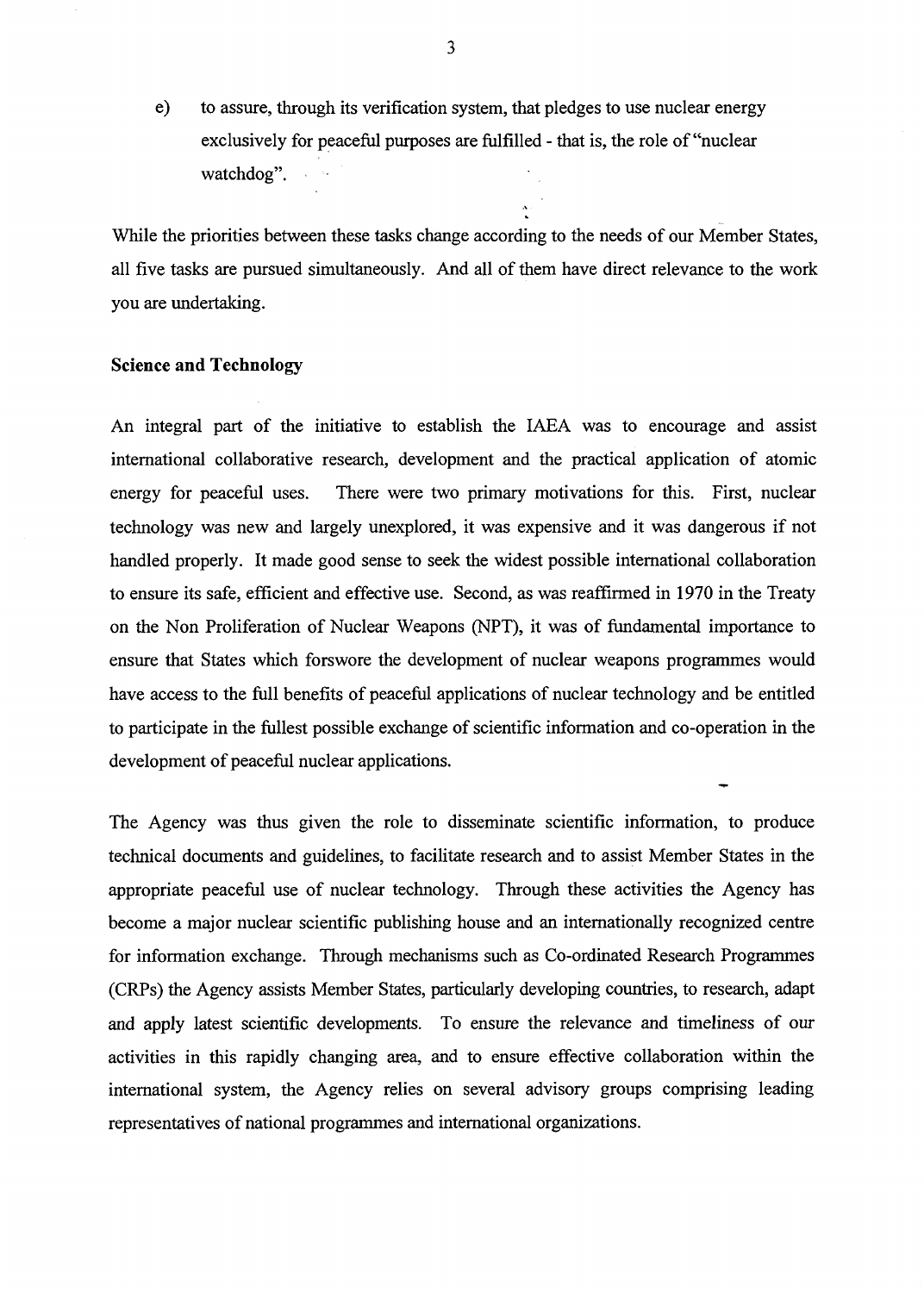Global investment in support of nuclear power plant technology development runs to some \$2 billion annually. The Agency is used as a channel for sharing and comparing the experience gained. With respect to reactor technology, the Agency has established four International Working Groups (IWG), one for each major reactor line currently under development (Fast Reactors, Gas Cooled Reactors, Light Water Reactors and Heavy Water Reactors). These meet regularly to exchange scientific and technical information about national programmes, trends in safety and user requirements, the impact of safety objectives on plant design, and the coordination of research programmes on advanced reactor technology.

The Agency's programme on non-electrical applications of nuclear power focuses mainly on nuclear desalination, on which we are advised by the recently established International Nuclear Desalination Advisory Group (INDAG), and on developments with respect to Small and Medium Sized Reactors (SMRs), which are also of interest for electricity generation in remote areas or in countries with limited electricity grids. The Agency's SMR programme focuses on evaluating designs and providing Member States with information on a broader choice of reactor options to meet specific needs. Recent work includes preparation of a user requirements manual particularly for developing countries, evaluation of SMRs for cogeneration applications, analysis of the economic and technical capabilities of the high temperature Gas Cooled Reactor, analysis of possible civilian applications of nuclear reactors previously developed for military purposes and the development of simulation tools to compare response characteristics of plant designs.

In the area of emerging nuclear energy systems, such as accelerator driven sub-critical systems and the utilization of Thorium fuel, the Agency is providing a forum for the review of programmes and projects in Member States. I would also mention the Agency's longstanding facilitation of nuclear fusion research through disseminating scientific information, organizing international conferences such as the Fusion Energy Conferences, publishing the ITER (International Thermonuclear Experimental Reactor) newsletter and conducting a range of workshops, Co-ordinated Research and Technical Co-operation programmes.

## Technology Transfer

The transfer of technology, bearing in mind the special needs of developing countries, is a key element in the Agency's mandate. One vehicle for this is the Technical Co-operation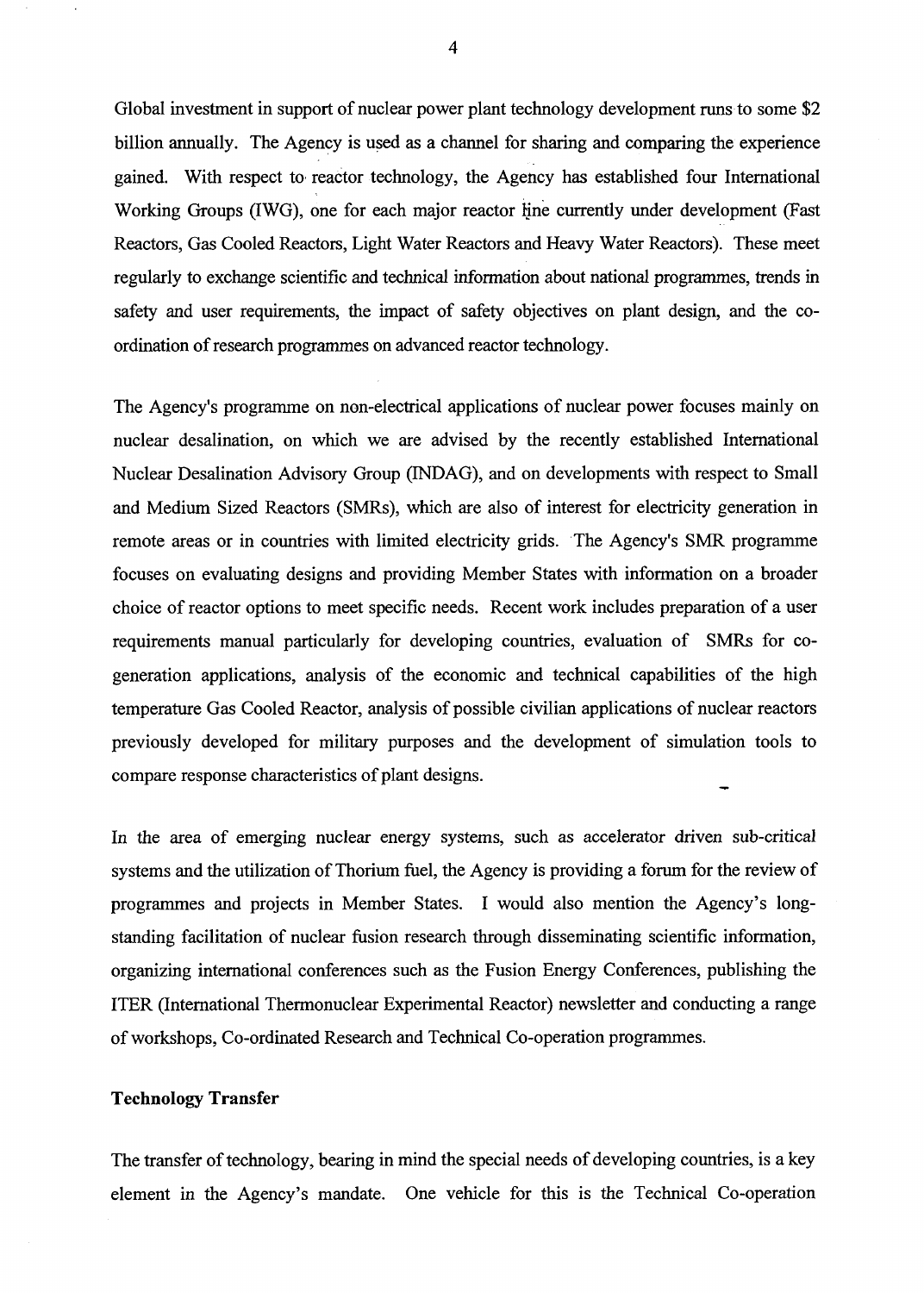programme, which amounts to some \$80 million this year. Through this programme, the Agency contributes to the objective of global sustainable development by helping developing countries address priority needs with nuclear techniques which offer unique or significant comparative advantage to other techniques. But, like the Agency's work in science and technology, the technical co-operation programme also has a deeper dimension. Support for technology transfer, fully safeguarded, is an essential part of support for the international consensus relating to the exclusively peaceful use of nuclear energy embodied in the IAEA Statute and the NPT.

The Agency has a broad range of programmes and partners working in areas as diverse as eradication of tsetse fly in several African countries, geothermal energy development in Latin America, child nutrition in Asia. In the Middle East, an Agency project on Isotope Hydrology Techniques in Water Resources Management has achieved good results in mapping renewable and non-renewable groundwater in regional aquifers. Field trials in Syria have demonstrated a saving of 36 percent in water use for cotton crops in a regional project on water balance and the application of fertiliser in irrigation. And substantial progress has been made in establishing projects in Israel and Jordan to control the Mediterranean Fruit Fly using Sterile Insect Techniques developed in Agency laboratories. These "nuclear" activities constitute a substantial contribution to global sustainable development - they deserve more attention and acknowledgement.

### **Energy Options and the Environment: Comparative Assessment**

With varying degrees of urgency, both developed and developing countries are being faced with major energy choices. On the one hand, recent studies project energy demand increases of between 50 percent in a low economic growth scenario to more than 250 percent for the high growth scenario by the year 2050. These demands are mostly driven by growing populations and growing economies in the developing world.

On the other hand, the Intergovernmental Panel on Climate Change (IPCC) has reported that the atmospheric  $CO_2$  concentration has risen from pre-industrialization levels of 280 parts per million (ppm) to some 360 ppm in 1995, and will reach 700 ppm in 2100 in the mid-range emission scenario. Global energy services account for more than half of manmade greenhouse gases (GHG) emissions. If present GHG emissions trends continue, the IPCC has

5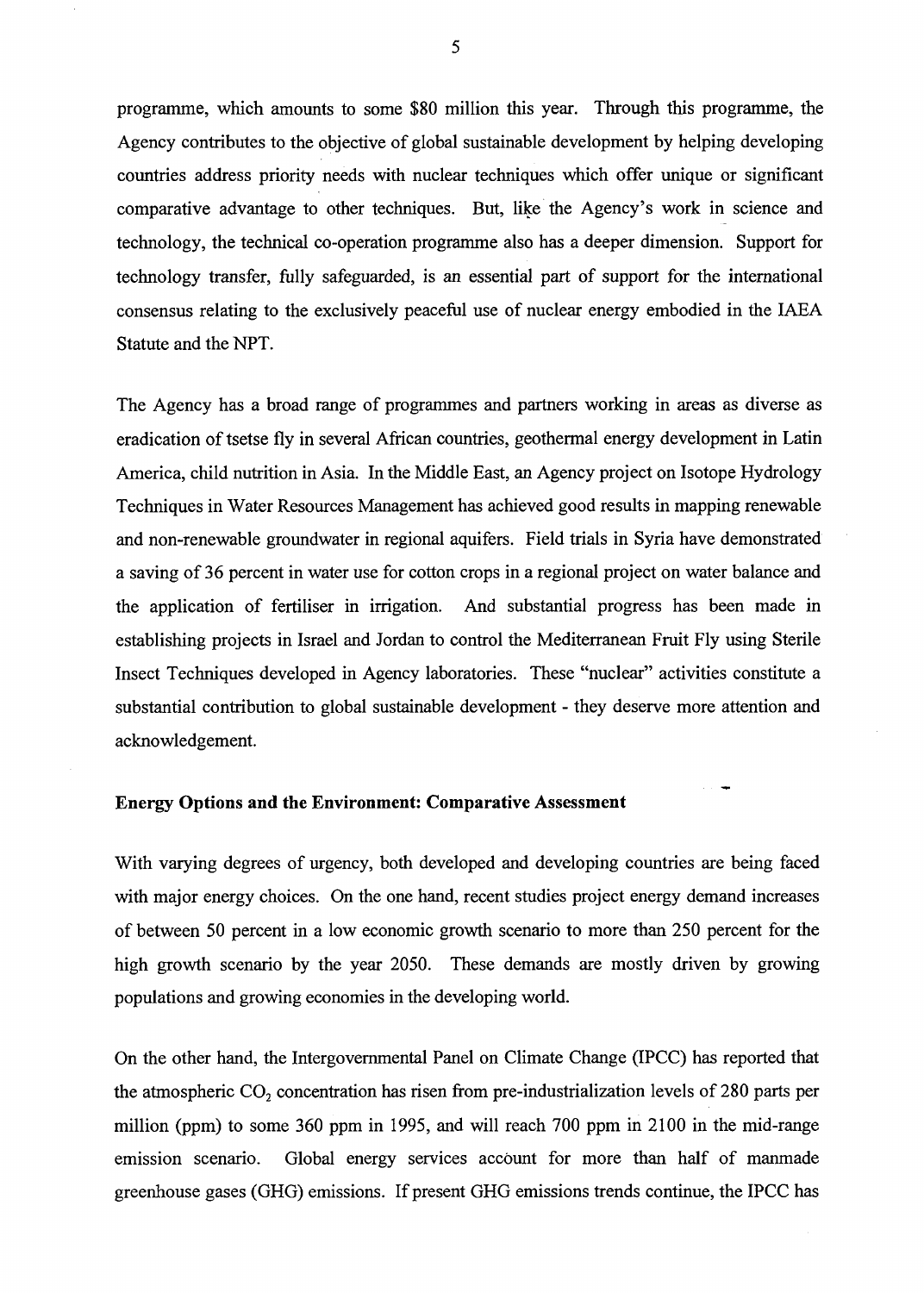warned of the potential for global climate disruption, including increases in surface temperature of between 1 to 3.5 °C and a rise in sea levels of between 15-95 cm.

These global environmental considerations underlie the discussions within the United Nations Framework Convention on Climate Change (UNFCCC) most recently held in Kyoto last December. The global challenge is to develop strategies that foster a sustainable energy future that will be less dependent on fossil sources. Nuclear power is already a mature and readily available technology for cost effective mitigation of GHG over the long term and presently accounts for the avoidance of about eight percent of global carbon emissions. While the short term outlook is for continued high dependence on fossil fuels and greater GHG emissions, the energy choices for the future will need to take account of global and national targets and timetables for reducing carbon dioxide emissions.

Nuclear power alone cannot ensure secure and sustainable energy supply worldwide, nor can it be considered as the only means of reducing GHGs. But, together with renewable energy sources, improved fossil fuel conversion, and efficiency improvements throughout the energy system - all of which are important - nuclear power could continue to be a key component of many national energy strategies for environmental improvement and mitigation of climate change.

The decision whether to use nuclear power is a national decision. However, the expertise of the IAEA has been sought by Member States to assist them in making informed choices with regard to the energy mix they pursue. Since 1992, the Agency has worked with eight other major international organizations on the DECADES project (Databases and Methodologies for Comparative Assessment of Different Energy Sources for Electricity Generation) to enhance databases and methodologies for comparative assessment of different energy sources and conversion technologies. The DECADES project addresses all stages of the energy chain from energy source extraction to electricity services and waste disposal. The analysis includes energy demand and supply options, economic analysis, health and environmental impact and risks of energy systems, and sustainable energy development. This methodological framework is being used by some 35 Member States to conduct their own independent energy options analyses in a transparent manner.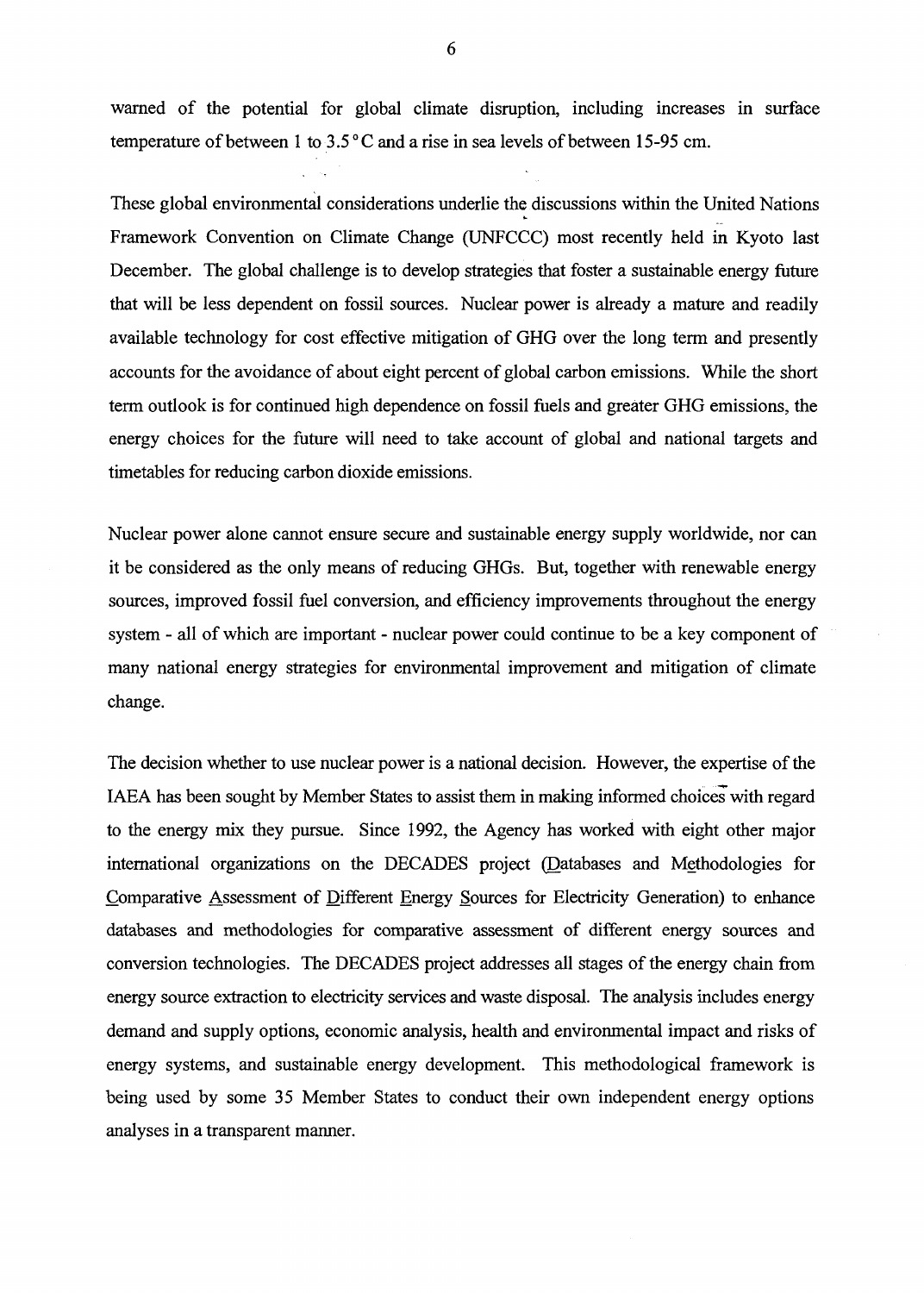## **Safety and Radioactive Waste Disposal**

Concern over GHG emissions provides incentive for a fresh look at nuclear power generation. However, in many countries this incentive is counter-balanced by public concern over the operational safety of nuclear power plants and the safe and permanent disposal of radioactive wastes. This has important, if not determining, implications for political decision makers choosing between different energy options, and for the willingness of financial institutions to provide the relatively large capital amounts required for new long-term investments. In this sense, the most serious challenge to the future of nuclear power is to increase the degree of public trust in its use. In effect, this means a demonstrated record of operational safety of all nuclear power plants and the satisfactory resolution of issues concerning the final disposal of high level radioactive waste.

The responsibility for nuclear safety lies primarily with national Governments. For very sound considerations, including the potential cross-border effects of a nuclear accident, Governments have recognized the benefits of international co-operation in the safe utilization of this complex and sophisticated technology. The IAEA plays a fundamental role through three complementary activities: the development of legally binding international agreements and the servicing of their implementation; the establishment of a comprehensive corpus of non-binding safety standards; and the provision of assistance in the application of those standards through activities which include safety services, training, fostering scientific research, technical co-operation and information exchange.

Since the Three Mile Island and Chernobyl accidents, the international community has taken major steps towards a comprehensive, legally binding nuclear safety regime. Several important new international conventions have been adopted to establish harmonized minimum safety standards in all countries and to ensure adequate compensation in the event of a nuclear accident. Two instruments of particular relevance are the Convention on Nuclear Safety, which deals with the safety of civil land-based nuclear power plants, and the Joint Convention on the Safety of Spent Fuel Management and on the Safety of Radioactive Waste Management which applies to the safety of spent fuel and radioactive waste managed within civilian programmes. The priority now is to sustain the momentum for more States to ratify and implement these conventions.

7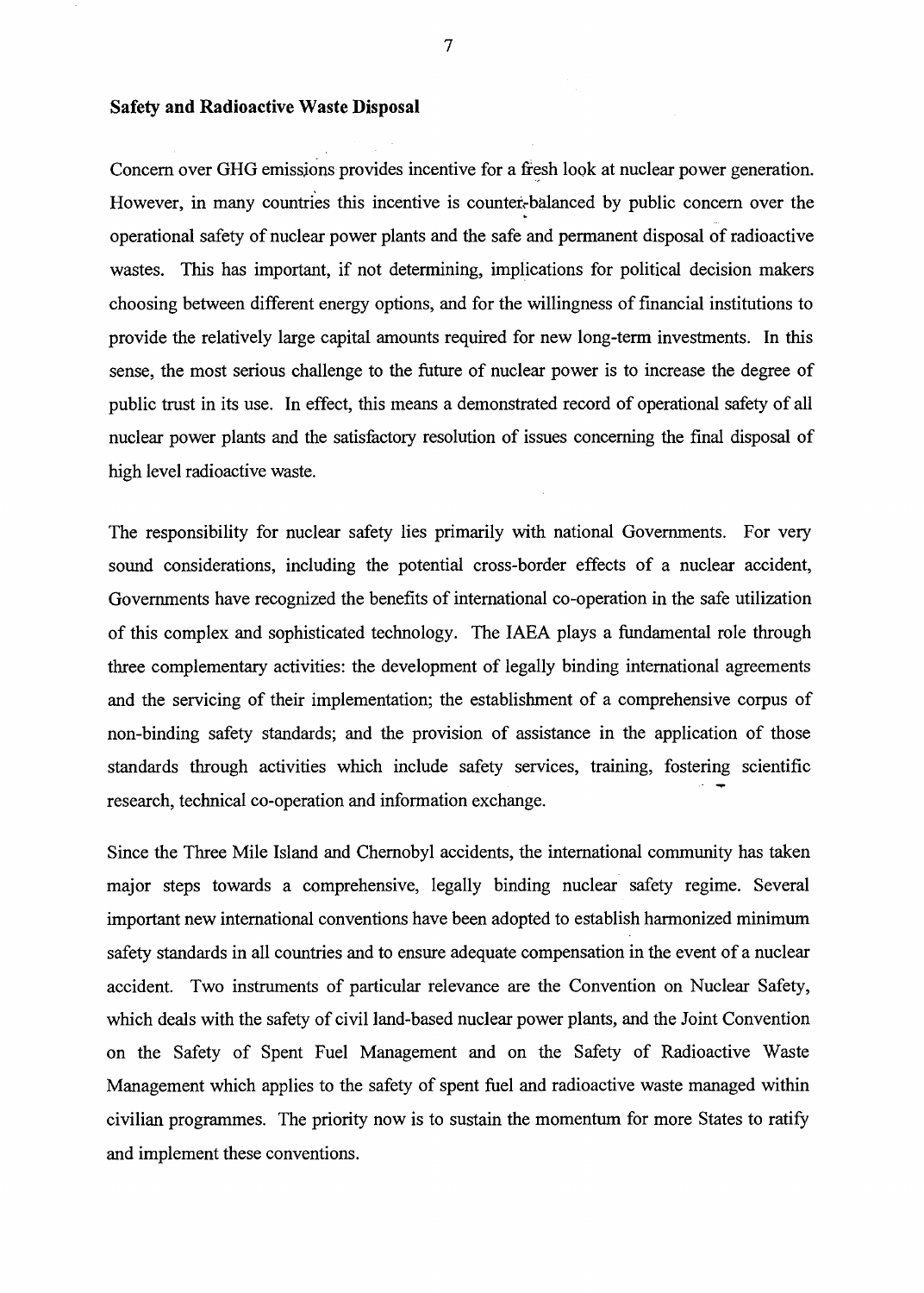But we also need to be proactive in identifying areas in which the international community as a whole would benefit from binding norms. When it comes to nuclear safety, hindsight is not an adequate teacher. Research reactors, fuel cycle facilities, transport of nuclear material and radiation protection are areas which IAEA Member States and the Secretariat are examining with a view to determining the benefits of establishing binding international standards.

With respect to non-binding safety standards, a high priority for the Agency over the next biennium is to complete a major revision of the Agency's Safety Standards and Guides covering the four areas of nuclear, radiation, waste, and transport safety to ensure that the entire body of standards is comprehensive, coherent and consistent. This work is being coordinated by an Advisory Commission on Safety Standards comprising senior government officials which overviews the work of four specialist advisory bodies.

It is equally important to ensure that binding norms and standards are implemented. We are making strenuous efforts to ensure that the extensive range of practical assistance services provided by the Agency for on-site peer review and expert advice are used more extensively and where most needed. This is the most practical way for safety culture to penetrate borders. The Agency's global Nuclear Safety Review for 1997 shows an overall positive trend, but it also identifies some areas where there is significant room for improvement. The Agency is developing a new strategy that aims to enhance safety. This strategy includes the development of National Safety Profiles, a more active dialogue with relevant Member States and strengthening the Agency's interaction with the nuclear safety community - regulators and operators - governmental and non-governmental.

The fact is that a strong and effective safety culture, effective national control of all radioactive sources and well focused research and development programmes for safer and more efficient nuclear technology are building blocks for public confidence and for operational efficiency and economy.

In this context, the issue of radioactive waste management is particularly high profile and urgent. The volume of wastes being generated from the application of nuclear techniques in medicine, agriculture and industry is increasing rapidly. The forthcoming decommissioning of a number of power and research reactors will add substantial quantities of both high and low level wastes to this volume. I believe we have come to the time when action is required.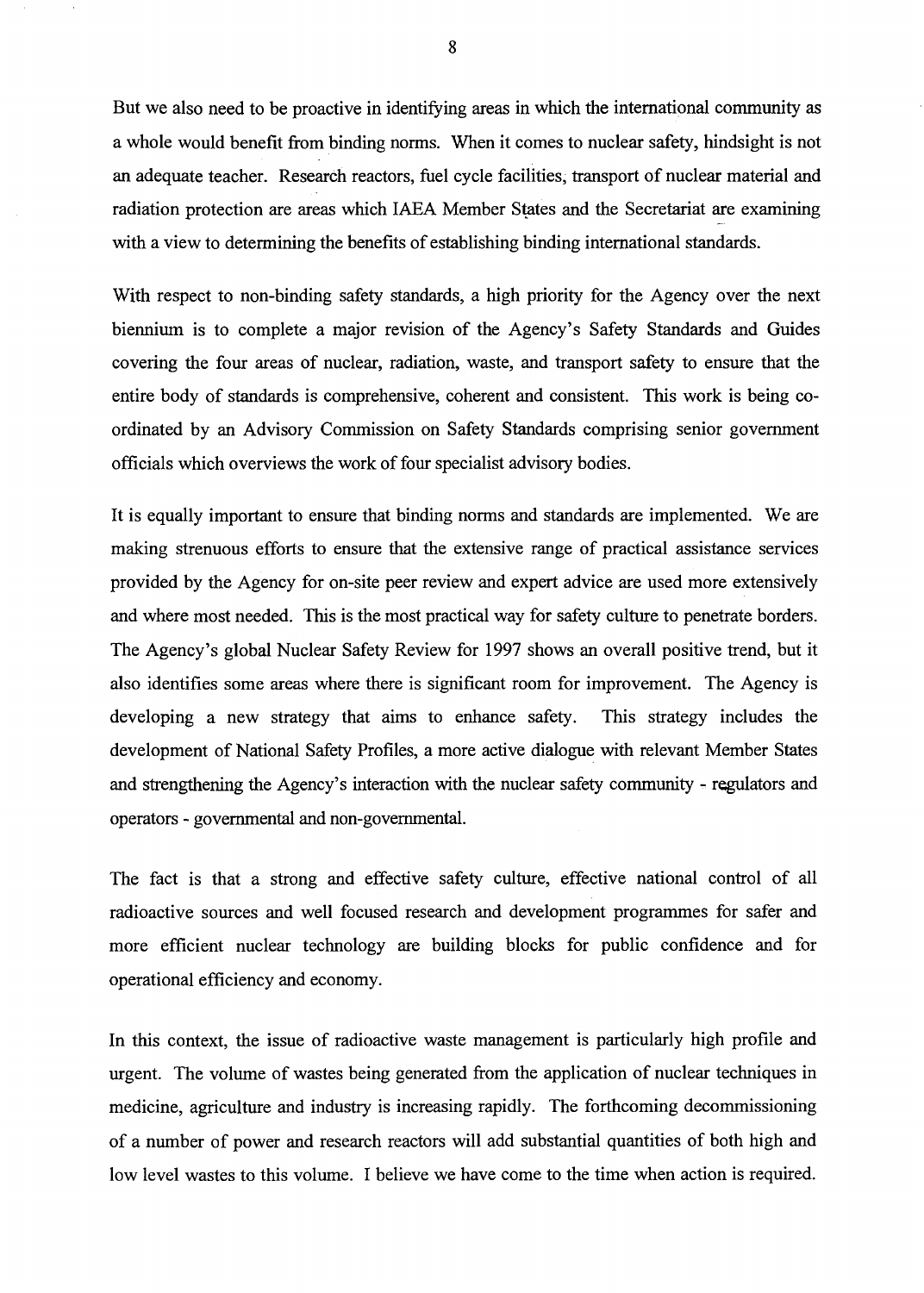The nuclear community must not only say that radioactive wastes can be safely disposed, but the political decisions must be taken to demonstrate this by proper identification and conditioning of radioactive wastes and building final repositories.

### **Verification and Safeguards**

Public confidence depends not only on the safe use of nuclear energy but also on its peaceful use. This brings me to the role of the IAEA to assure, through safeguards, that pledges to use nuclear energy exclusively for peaceful purposes are fulfilled. In 1997, over 180 States were subject to IAEA comprehensive safeguards. Safeguards were applied to over 900 facilities involving more than 10,000 days of inspection.

For much of its existence, the full potential of the IAEA as the global instrument for nuclear safeguards was restricted to a system that focused primarily on nuclear material and activities declared by the State. The shortcomings of this system pointed out in Iraq, the Democratic Peoples Republic of Korea (DPRK), and reinforced in the very different case of South Africa, made it clear that effective safeguards must cover not only declared nuclear activities but also possible undeclared activities.

The experience in each of these areas led the international community to show the political will to enable the IAEA to develop a more effective safeguards system that is designed to provide assurance not only about nuclear activities declared by a State (correctness), but also about the absence of undeclared activities (completeness). To do this, the system needed to move beyond its original focus on nuclear material accountancy - essentially an audit system designed to keep track of material declared to the Agency - to a system which affords the Agency a vantage point from which to develop a comprehensive picture of all nuclear activities to detect any inconsistency or anomaly, which suggests that the information provided by a State may not be complete.

In May last year, the IAEA Board of Governors approved a Model Additional Protocol which provides the necessary legal authority for implementing new measures that will significantly strengthen the safeguards system. On the basis of the model, States are invited to conclude a Protocol additional to their existing safeguards agreement. Nine States have signed Protocols, a further 17 Protocols (including key countries and groups such as the members of the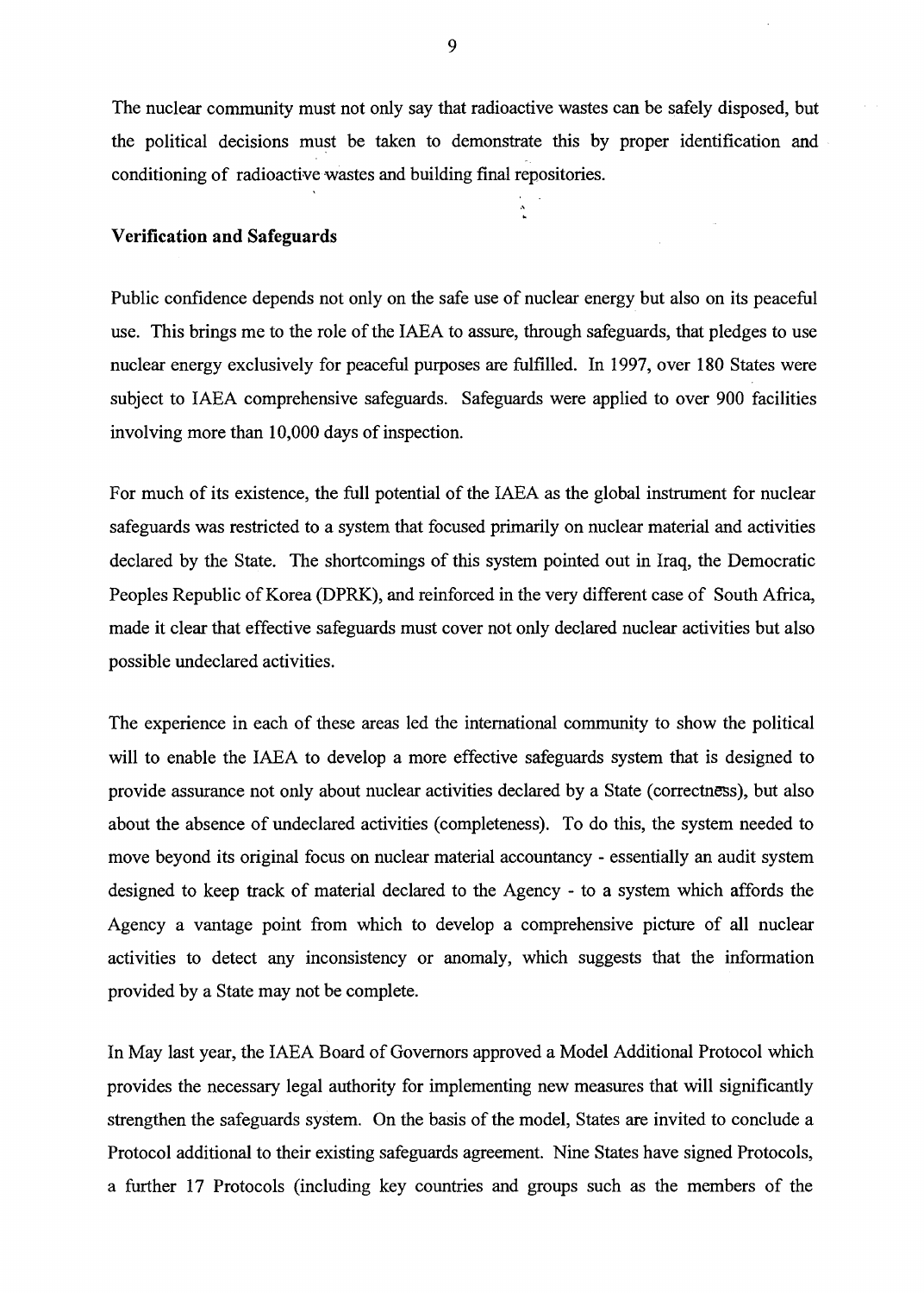European Union, Canada and the United States) have been approved by the Board of Governors and one Protocol has entered into force. The sooner Additional Protocols are completed and implementation begins, the sooner we will accumulate the practical experience necessary to be able to adjust and better focus our activities to achieve greater efficiency and greater effectiveness of the safeguards assurance. The conclusion of Additional Protocols by all States by the year 2000 is not an unrealistic goal.

Strengthening the effectiveness of the safeguards system has three major components: more information, more access and greater use of appropriate technology. Under the strengthened system, States are required to provide more detailed information covering all aspects of their nuclear and nuclear-related activities. Through this greater transparency, and through strengthened analytic techniques, the Agency is able to form a comprehensive picture of a State's nuclear programme.

The system provides for substantially broader access for inspectors. The essence is: trust, but verify. The State is required to provide access to all locations that are, or could be, engaged in nuclear fuel cycle related activities and, if this is not possible, to make every reasonable effort to satisfy Agency requirements without delay through other means. Of special importance are the modalities for greater use of unannounced and short notice inspections.

With respect to technology, the Agency has the right to collect environmental samples anywhere it has a right of access. Results to date have demonstrated that such techniques are powerful tools for detecting undeclared activities and for providing unambiguous information about the full range of past and current nuclear activities at a specific site. The Agency is also preparing for extensive use of remote monitoring technology transmitting to IAEA headquarters in near-real time images and results appropriately authenticated and encrypted.

This more finely meshed system being introduced can raise substantially the level of assurance, but it must be recognized that even with full implementation no system of verification can ever provide 100 percent assurance. Some uncertainty is inevitable in any country-wide technical system that aims to prove the negative, i.e. prove the absence of concealable objects or activities.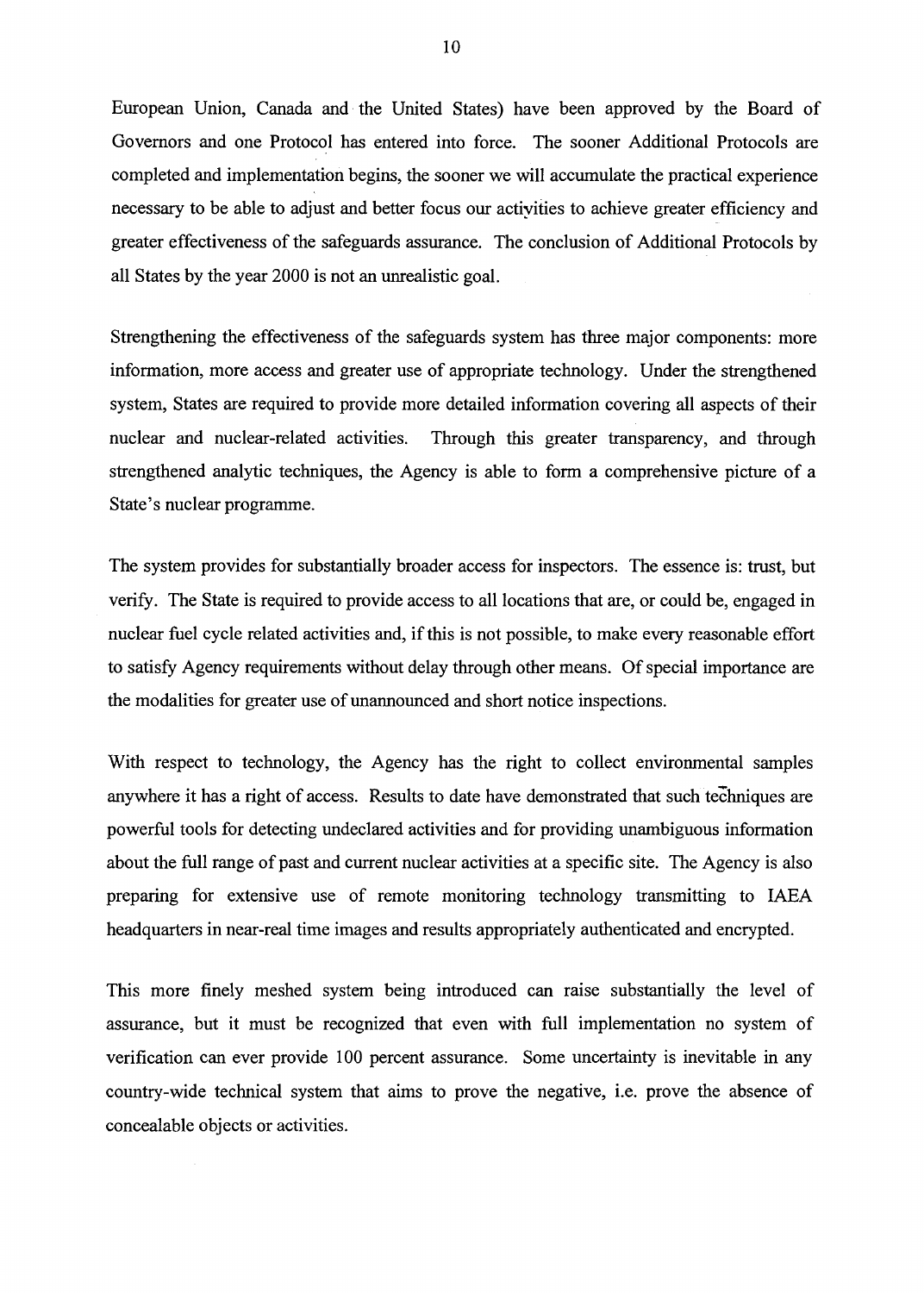But nuclear safeguards must be seen as only one part of the overall non proliferation regime. The effectiveness of safeguards is a critical element in establishing the degree of assurance that a State is not cheating on its undertakings. But it is not the only element. The level of assurance derived from safeguards must be supplemented and reinforced by other mutually reinforcing components of the non proliferation regime and particularly political elements. These include export-import controls, regional and global security arrangements and the engagement of the Security Council as appropriate. Recent experience has shown again that all these elements need to work together for the non-proliferation regime to be fully effective.

The end of the cold war has brought profound changes but, with respect to nuclear nonproliferation, as we have seen in the case of the recent tests by India and Pakistan, it is a mixed picture of global hopes; regional tensions. On the one hand, the declared Nuclear-Weapon States have taken steps in nuclear arms reduction, several States have dismantled, rolled back or foreclosed their nuclear weapons option and there have been important developments in strengthening the safeguards system. On the other, in key areas of high tension including the Middle East and South Asia, regional accommodations have not yet been reached to enable the full application of the non-proliferation regime.

In the aftermath of the recent nuclear tests by India and Pakistan, more than at any time before, we need - all of us - to reaffirm the course of action for non-proliferation and nuclear disarmament that has been painstakingly established over a quarter of a century. This means insisting that nuclear tests are a relic of the past; that the nuclear club has shut its doors forever - it already has five members too many; and that the commitment to negotiate nuclear disarmament entails commitment to precise results.

The recent Indian and Pakistani nuclear tests have underlined two realities: first, that the possession of nuclear weapons does not provide security - on the contrary, it is an encouragement to escalation, proliferation and insecurity. Second, that security problems which are left to fester unattended eventually erupt with incalculable consequences. Clearly, we should continue to control actively the spread of weapons-relevant equipment, material and technology. But unfortunately, the "knowledge" genie cannot be put back into the bottle, and hence we must increase our focus on the driving forces behind the acquisition of nuclear weapons, namely regional and global instabilities. This means working not only on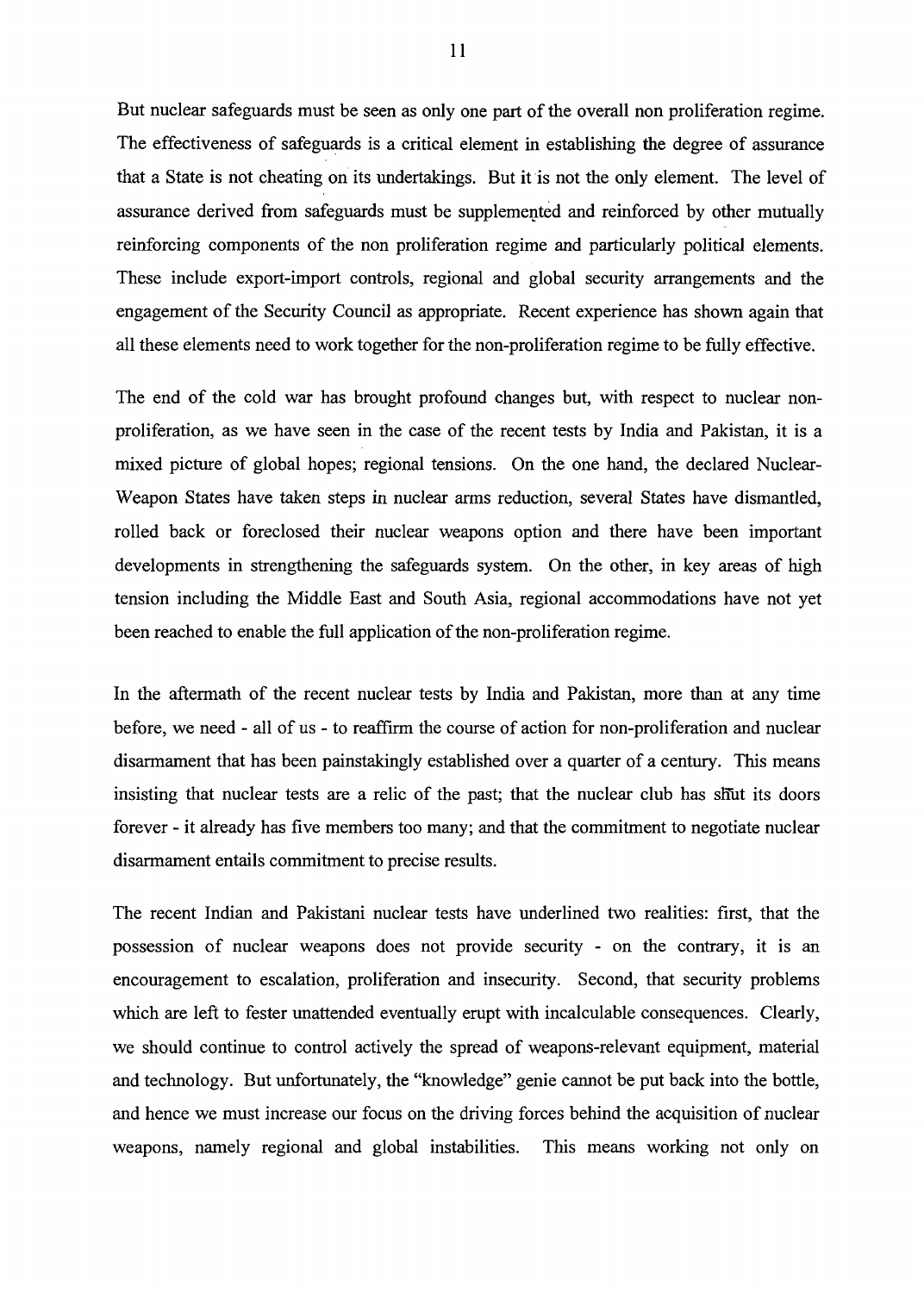eliminating weapons, but equally striving to remove the incentives to acquiring nuclear weapons by redoubling our efforts to find solutions to real and perceived insecurities.

#### **Middle East NWFZ**

This leads me directly to comment on the IAEA role with respect to application of safeguards to all nuclear activities in the Middle East and the establishment of a Nuclear Weapons Free Zone (NWFZ) in that region. In accordance with successive IAEA General Conference resolutions, the Director General of the IAEA has been requested to consult with the States of the Middle East "...to facilitate the early application of foil-scope Agency safeguards to all nuclear activities in the region as relevant to the preparation of model agreements, as a necessary step towards the establishment of a NWFZ in the region".

Consultations with States in the region have been ongoing since 1992. At the conceptual level a number of points have emerged, including: 1) that it would be desirable for Agency safeguards to apply to all nuclear activities in the Middle East; 2) that the establishment of a NWFZ with appropriate verification arrangements would be an important step in enhancing security and creating confidence; and, 3) that a verification system for a NWFZ would most likely need to be comprehensive and intrusive to be able to deal with the legacy of wars and distrust that exists in the region, and would most likely benefit from a system of mutual verification by the Parties in addition to global verification by the IAEA.

But on the practical level, opinions continue to differ on key issues of timing, i.e. whether the application of safeguards to all nuclear facilities should take place as a confidence building step that would contribute to the establishment of a NWFZ and to the attainment of a peaceful settlement, or whether priority should be given to the establishment of comprehensive peace in the region which could later be followed by the conclusion of a NWFZ agreement in the Middle East, of which safeguards application would be an integral part.

These are issues which only the parties themselves can agree upon through a process of consultation and discussion. Through consultations with the States in the region and, as requested, through events such as technical workshops, the Agency seeks to contribute to this process by familiarizing government officials with safeguards concepts, tools and possible modalities in order to increase their choices of options. We have no mandate to impose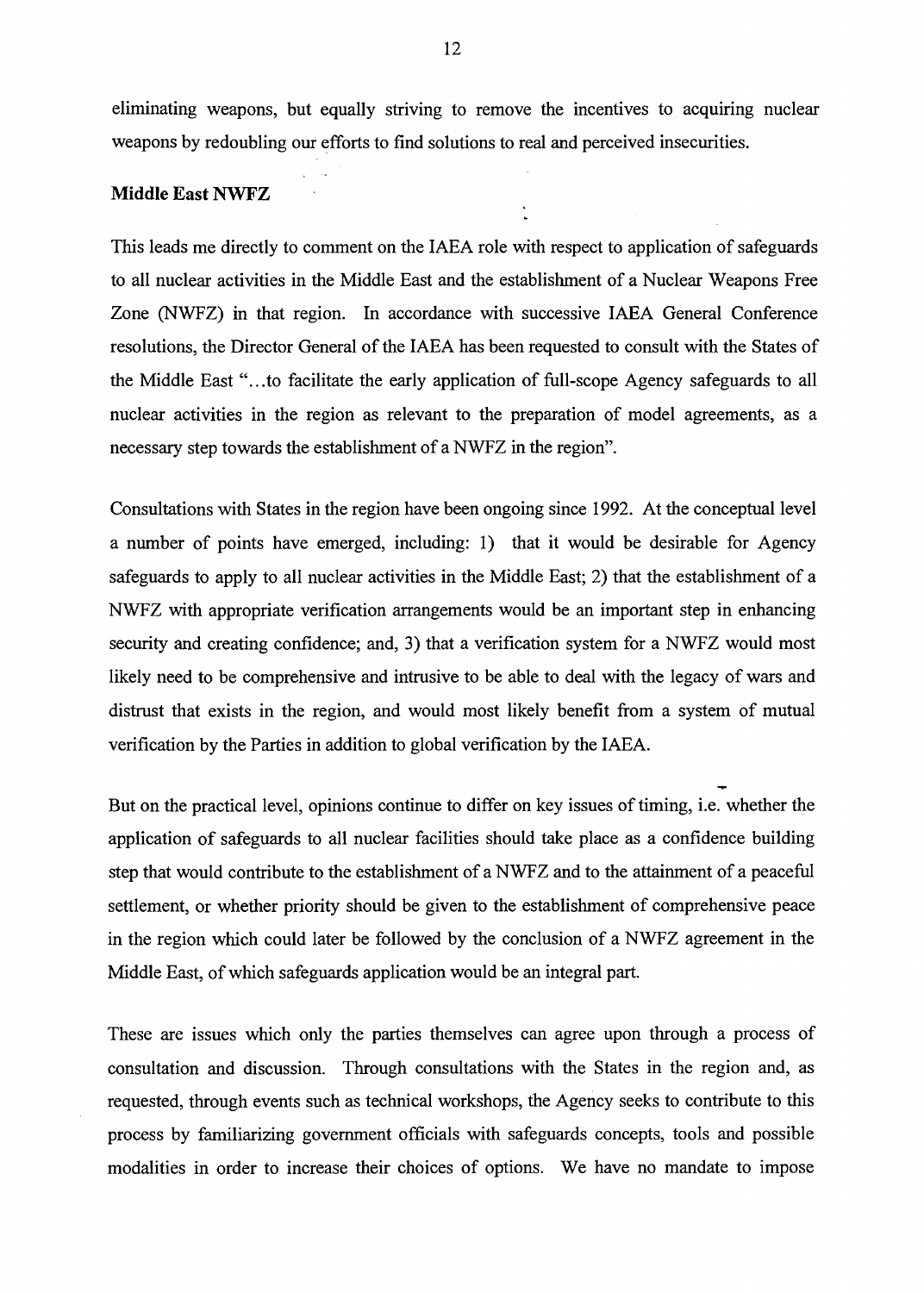verification agreements on any Party or to decide for the Parties the material obligations of a NWFZ, and we cannot produce any meaningful work on model agreements until there is greater clarity from the States concerned as to the material obligations to be verified. But we do have considerable experience in operating verification of the respect for many such agreements and zones, which could vary in content and scope.

The IAEA's role is to show that verification tools and mechanisms can be tailored to meet the interests and needs of States in the region and thus facilitate their efforts to reach acceptable security arrangements. This is an important contribution we can make to the process of establishing peace and security in the Middle East. I would ask the States of the Middle East to work with us to this end.

## **Conclusion**

Three decades ago, nuclear energy was hailed as the energy of the future. Today, its growth is stagnant in the United States and Western Europe, but it is expanding in Asia and Eastern Europe. Global environmental considerations such as those discussed at the Kyoto Conference should encourage a fresh look at nuclear energy's potential contribution to combat the greenhouse effect. But the extent to which objective consideration will be given to the positive contribution of nuclear energy to human welfare and sustainable development depends on ensuring its peaceful and safe use and its competitiveness in the market place. I must emphasize that these are not competing objectives - there is no trade-off between peace, safety and economics. All must be pursued equally.

The purpose of this conference is to share knowledge, experience and ideas on emerging nuclear energy systems. From the perspective of the IAEA, I welcome and encourage your efforts to find solutions to the challenges facing nuclear energy: inherent safety features; nuclear energy systems which produce minimal and folly manageable wastes; more economical and efficient reactors of varying sizes, capable of being applied to more diverse uses in a variety of situations and locations; and systems designed to be proliferation resistant and "safeguards friendly" to give the highest assurance of no diversion of nuclear material.

The challenges to the future of nuclear energy require an active response. Recent events have added to those challenges and we are now on notice from an ever more sceptical public